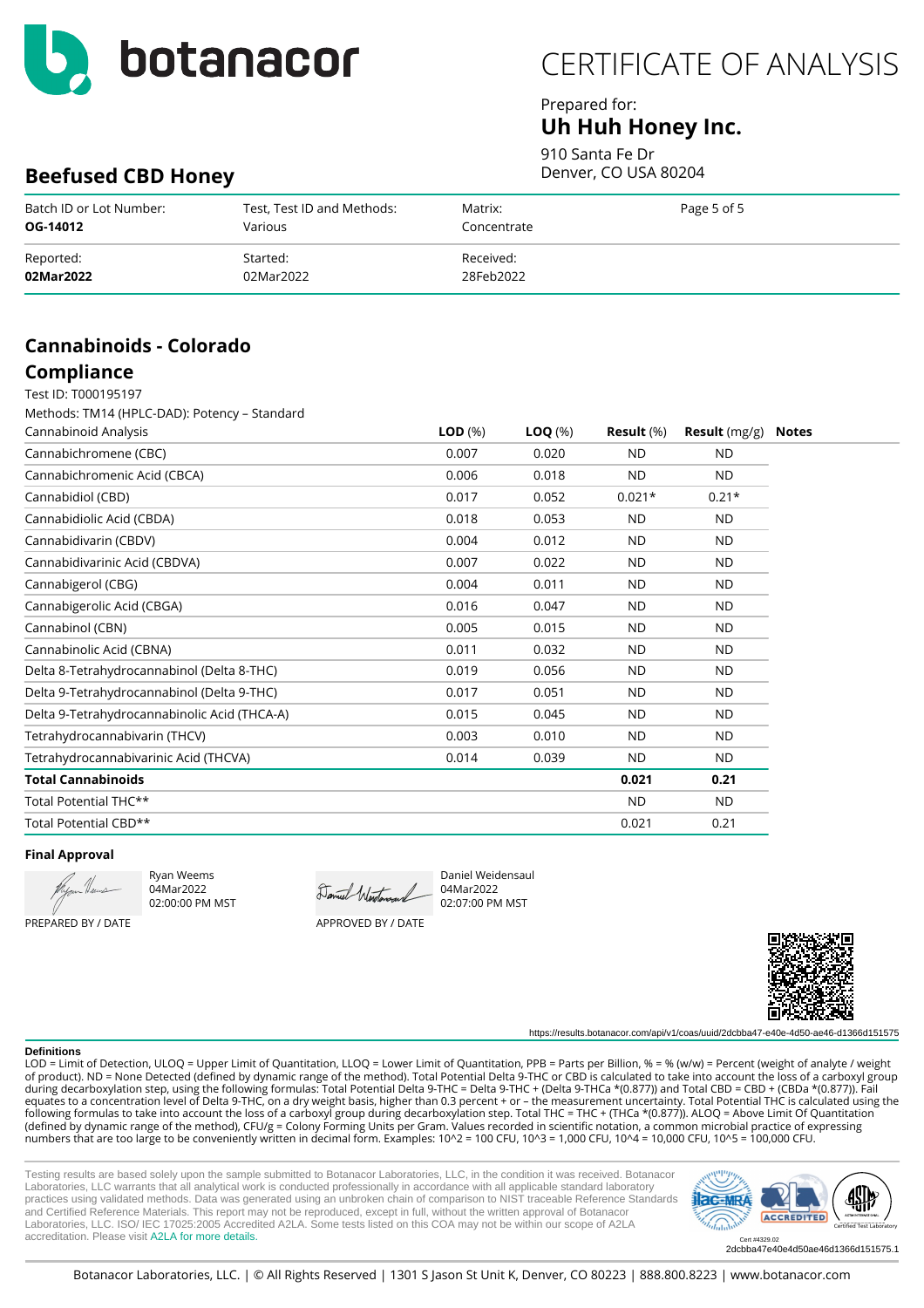

## Prepared for: **Uh Huh Honey Inc.**

910 Santa Fe Dr Denver, CO USA 80204

# **Beefused CBD Honey**

| Batch ID or Lot Number: | Test, Test ID and Methods: | Matrix:     | Page 1 of 5 |
|-------------------------|----------------------------|-------------|-------------|
| OG-14012                | Various                    | Concentrate |             |
| Reported:               | Started:                   | Received:   |             |
| 02Mar2022               | 02Mar2022                  | 28Feb2022   |             |

## **Residual Solvents - Colorado Compliance**

| Test ID: T000195202                         |                            |              |              |
|---------------------------------------------|----------------------------|--------------|--------------|
| Methods: TM04 (GC-MS): Residual<br>Solvents | <b>Dynamic Range (ppm)</b> | Result (ppm) | <b>Notes</b> |
| Propane                                     | 62 - 1249                  | <b>ND</b>    |              |
| Butanes (Isobutane, n-Butane)               | 120 - 2390                 | <b>ND</b>    |              |
| Methanol                                    | 39 - 782                   | <b>ND</b>    |              |
| Pentane                                     | 74 - 1486                  | <b>ND</b>    |              |
| Ethanol                                     | 76 - 1520                  | <b>ND</b>    |              |
| Acetone                                     | 82 - 1642                  | <b>ND</b>    |              |
| Isopropyl Alcohol                           | 87 - 1743                  | <b>ND</b>    |              |
| Hexane                                      | $5 - 96$                   | <b>ND</b>    |              |
| <b>Ethyl Acetate</b>                        | 77 - 1540                  | <b>ND</b>    |              |
| Benzene                                     | $0.1 - 2.9$                | <b>ND</b>    |              |
| Heptanes                                    | 78 - 1554                  | <b>ND</b>    |              |
| Toluene                                     | 14 - 285                   | <b>ND</b>    |              |
| Xylenes (m,p,o-Xylenes)                     | 98 - 1956                  | <b>ND</b>    |              |
|                                             |                            |              |              |

#### **Final Approval**



Hannah Wright 03Mar2022 06:03:00 PM MST

Ryan Weems 03Mar2022 06:06:00 PM MST

PREPARED BY / DATE

APPROVED BY / DATE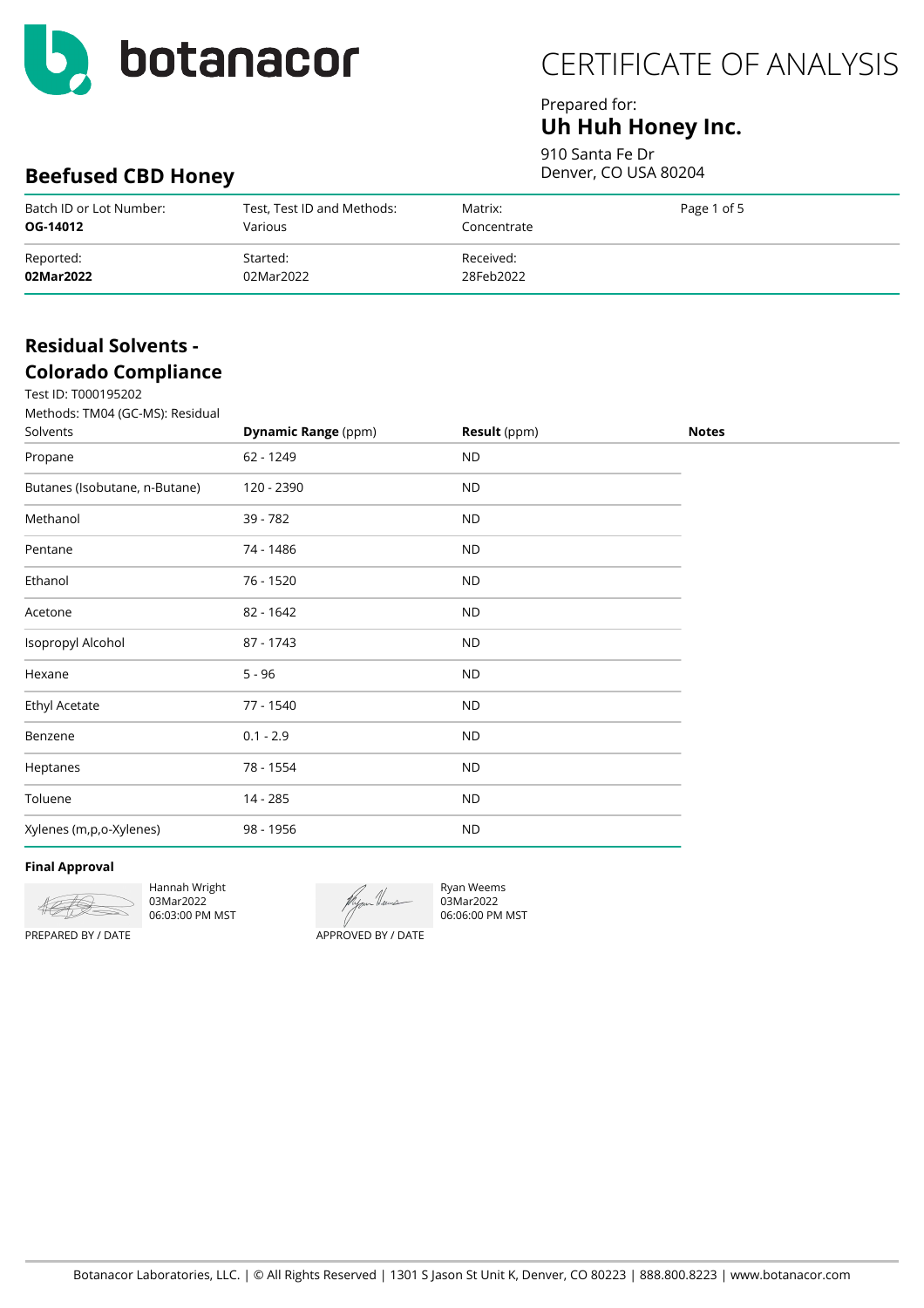

### Prepared for: **Uh Huh Honey Inc.**

910 Santa Fe Dr Denver, CO USA 80204

# **Beefused CBD Honey**

| Batch ID or Lot Number: | Test, Test ID and Methods: | Matrix:     | Page 2 of 5 |
|-------------------------|----------------------------|-------------|-------------|
| OG-14012                | Various                    | Concentrate |             |
| Reported:               | Started:                   | Received:   |             |
| 02Mar2022               | 02Mar2022                  | 28Feb2022   |             |

## **Heavy Metals - Colorado Compliance**

Test ID: T000195201  $M_{\odot}$  TM14 (ICP-MC): H

| Methods: TMT9 (ICP-MS): Heavy |                            |                     |              |
|-------------------------------|----------------------------|---------------------|--------------|
| Metals                        | <b>Dynamic Range (ppm)</b> | <b>Result</b> (ppm) | <b>Notes</b> |
| Arsenic                       | $0.04 - 4.42$              | <b>ND</b>           |              |
| Cadmium                       | $0.04 - 4.47$              | <b>ND</b>           |              |
| Mercury                       | $0.05 - 4.53$              | <b>ND</b>           |              |
| Lead                          | $0.04 - 4.35$              | <b>ND</b>           |              |

#### **Final Approval**



Ryan Weems 03Mar2022 04:39:00 PM MST

Daniel Westerand 03Mar2022

APPROVED BY / DATE

Daniel Weidensaul 04:41:00 PM MST

PREPARED BY / DATE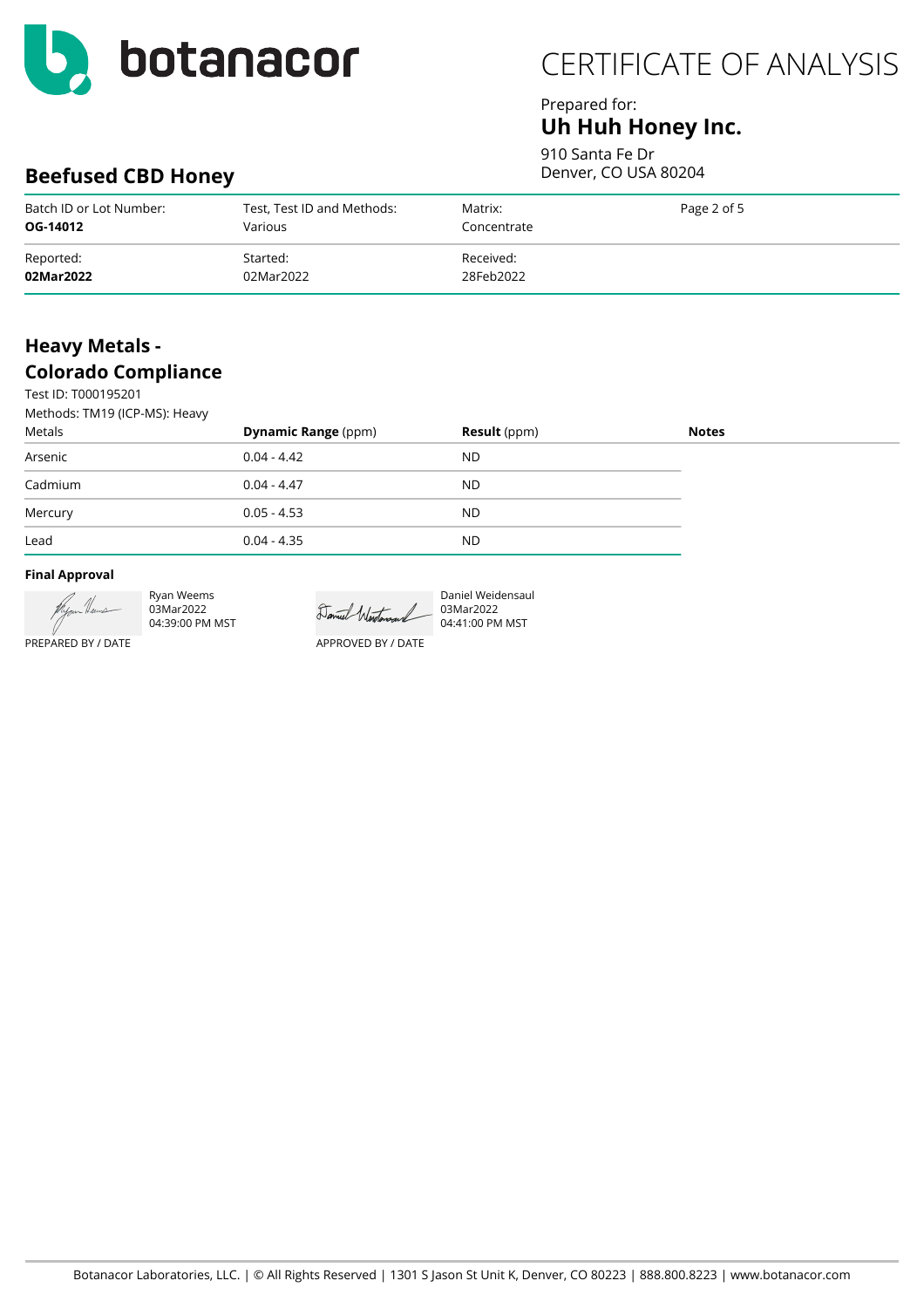

**Beefused CBD Honey**

# CERTIFICATE OF ANALYSIS

### Prepared for: **Uh Huh Honey Inc.**

910 Santa Fe Dr

Denver, CO USA 80204

| Batch ID or Lot Number:<br>OG-14012 | Test, Test ID and Methods:<br>Various | Matrix:<br>Concentrate | Page 3 of 5 |  |
|-------------------------------------|---------------------------------------|------------------------|-------------|--|
| Reported:<br>02Mar2022              | Started:<br>02Mar2022                 | Received:<br>28Feb2022 |             |  |

### **Pesticides**

Test ID: T000195198

| Methods: TM17       |                            |                     |
|---------------------|----------------------------|---------------------|
| (LC-QQ LC MS/MS)    | <b>Dynamic Range (ppb)</b> | <b>Result</b> (ppb) |
| Abamectin           | 322 - 2840                 | <b>ND</b>           |
| Acephate            | 54 - 2834                  | <b>ND</b>           |
| Acetamiprid         | $30 - 2850$                | <b>ND</b>           |
| Azoxystrobin        | 71 - 2647                  | <b>ND</b>           |
| Bifenazate          | 49 - 2654                  | <b>ND</b>           |
| <b>Boscalid</b>     | 49 - 2743                  | <b>ND</b>           |
| Carbaryl            | 45 - 2721                  | <b>ND</b>           |
| Carbofuran          | 44 - 2711                  | <b>ND</b>           |
| Chlorantraniliprole | 48 - 2707                  | <b>ND</b>           |
| Chlorpyrifos        | 31 - 2844                  | <b>ND</b>           |
| Clofentezine        | 292 - 2742                 | <b>ND</b>           |
| Diazinon            | 272 - 2670                 | <b>ND</b>           |
| <b>Dichlorvos</b>   | 271 - 2845                 | <b>ND</b>           |
| Dimethoate          | 29 - 2850                  | <b>ND</b>           |
| E-Fenpyroximate     | 267 - 2827                 | <b>ND</b>           |
| Etofenprox          | 44 - 2832                  | <b>ND</b>           |
| Etoxazole           | 291 - 2814                 | <b>ND</b>           |
| Fenoxycarb          | $46 - 2651$                | <b>ND</b>           |
| Fipronil            | 76 - 2714                  | <b>ND</b>           |
| Flonicamid          | 39 - 2853                  | <b>ND</b>           |
| Fludioxonil         | 324 - 2826                 | <b>ND</b>           |
| Hexythiazox         | 38 - 2847                  | <b>ND</b>           |
| Imazalil            | 285 - 2727                 | <b>ND</b>           |
| Imidacloprid        | $20 - 2856$                | <b>ND</b>           |
| Kresoxim-methyl     | 44 - 2698                  | <b>ND</b>           |

|                 | Dynamic Range (ppb) | <b>Result</b> (ppb) |
|-----------------|---------------------|---------------------|
| Malathion       | 294 - 2661          | <b>ND</b>           |
| Metalaxyl       | $50 - 2673$         | <b>ND</b>           |
| Methiocarb      | 44 - 2702           | <b>ND</b>           |
| Methomyl        | 41 - 2830           | <b>ND</b>           |
| MGK 264 1       | 169 - 1617          | <b>ND</b>           |
| MGK 264 2       | 115 - 1118          | <b>ND</b>           |
| Myclobutanil    | 37 - 2684           | <b>ND</b>           |
| Naled           | $50 - 2754$         | <b>ND</b>           |
| Oxamyl          | 34 - 2780           | <b>ND</b>           |
| Paclobutrazol   | 47 - 2709           | <b>ND</b>           |
| Permethrin      | 274 - 2825          | <b>ND</b>           |
| Phosmet         | 46 - 2681           | <b>ND</b>           |
| Prophos         | 305 - 2720          | <b>ND</b>           |
| Propoxur        | 45 - 2731           | <b>ND</b>           |
| Pyridaben       | 289 - 2821          | <b>ND</b>           |
| Spinosad A      | 46 - 2294           | <b>ND</b>           |
| Spinosad D      | $48 - 512$          | <b>ND</b>           |
| Spiromesifen    | 253 - 2833          | <b>ND</b>           |
| Spirotetramat   | 272 - 2684          | <b>ND</b>           |
| Spiroxamine 1   | 18 - 1184           | <b>ND</b>           |
| Spiroxamine 2   | $24 - 1551$         | <b>ND</b>           |
| Tebuconazole    | 295 - 2672          | <b>ND</b>           |
| Thiacloprid     | 27 - 2798           | <b>ND</b>           |
| Thiamethoxam    | 33 - 2817           | <b>ND</b>           |
| Trifloxystrobin | 50 - 2759           | <b>ND</b>           |

#### **Final Approval**



Sam Smith 02:44:00 PM MST

APPROVED BY / DATE

Karen Winternheimer 03Mar2022 Winternheimer 02:54:00 PM MST

PREPARED BY / DATE